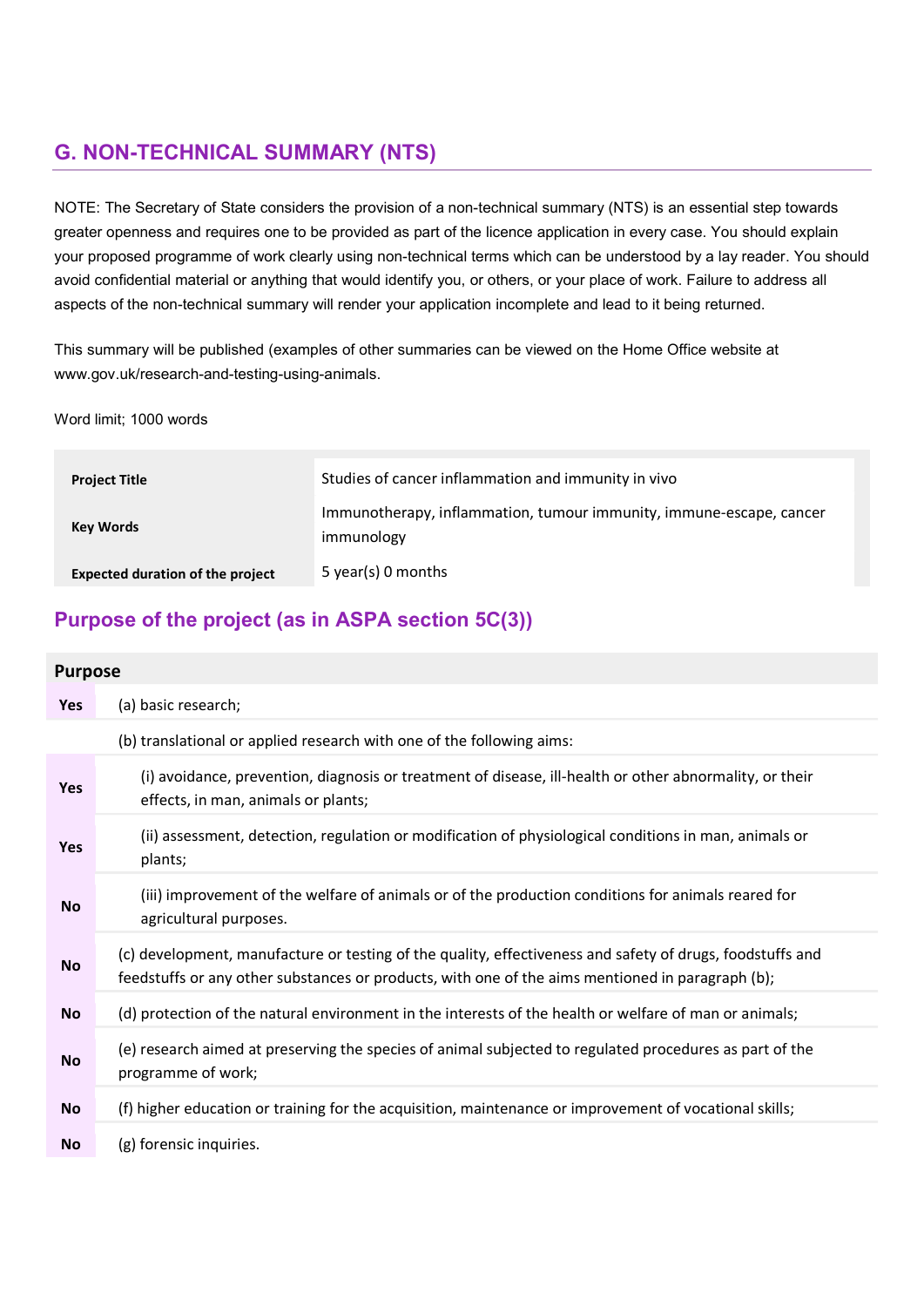### Describe the aims and objectives of the project (e.g. the scientific unknowns or scientific/clinical needs being addressed):

Our main objective is to elucidate which signals trigger anti-tumour immune responses, and to distinguish mediators favouring tumour elimination from those that support cancer progression.

## What are the potential benefits likely to derive from this project (how science could be advanced or humans or animals could benefit from the project)?

The recently reported unprecedented efficacy of immunotherapy in a proportion of cancer patients has revolutionised the way we treat cancer. In turn, this has highlighted the need for more mechanistic studies to determine why some patients show partial response or do not respond. In this context, the study of the mediators that regulate the function of immune cells in the tumour microenvironment, distinguishing mediators promoting tumour immunity from those that support tumour growth, is critical to our ability to maximise the efficiency of therapy for cancer patients. The benefits of this project will be: 1) The generation of genetic evidence to show if and how the immune system blocks cancer development in mouse models of cancer that very closely recapitulate the human disease. 2) To inform and advance our ability to identify cancer patients likely to respond and benefit from cancer therapies aimed at harnessing the anti-tumour activities of the immune system. 3) The generation of novel therapies to disrupt immune suppression and enhance the efficacy of conventional and immune-based cancer treatment in patients.

### What types and approximate numbers of animals do you expect to use and over what period of time?

Species: mouse Number of mice: 5200 Period of time: 5 years

### In the context of what you propose to do to the animals, what are the expected adverse effects and the likely/expected levels of severity? What will happen to the animals at the end?

Mice may have tumours implanted under the skin or induced by chemical agents. The growth of tumours will be assessed by either imaging with ultrasound or in the case of subcutaneous tumours using callipers. On occasions the tumour cells may be injected into a vein. Some mice will be irradiated to destroy their own immune cells and replaced with specific populations of cells from donor mice. Chemical agents, such as existing cancer therapies, potential new therapies or agents that help measuring specific endpoints may be administered by a variety of routes including orally or by injection. The majority of animals (up to 95%) are not expected to show signs of adverse effects that impact on their general well being apart from the development of tumours. The vast majority of the procedures will result in no more than transient discomfort and no lasting harm. All the mice will be humanely culled at the end point of the experiments.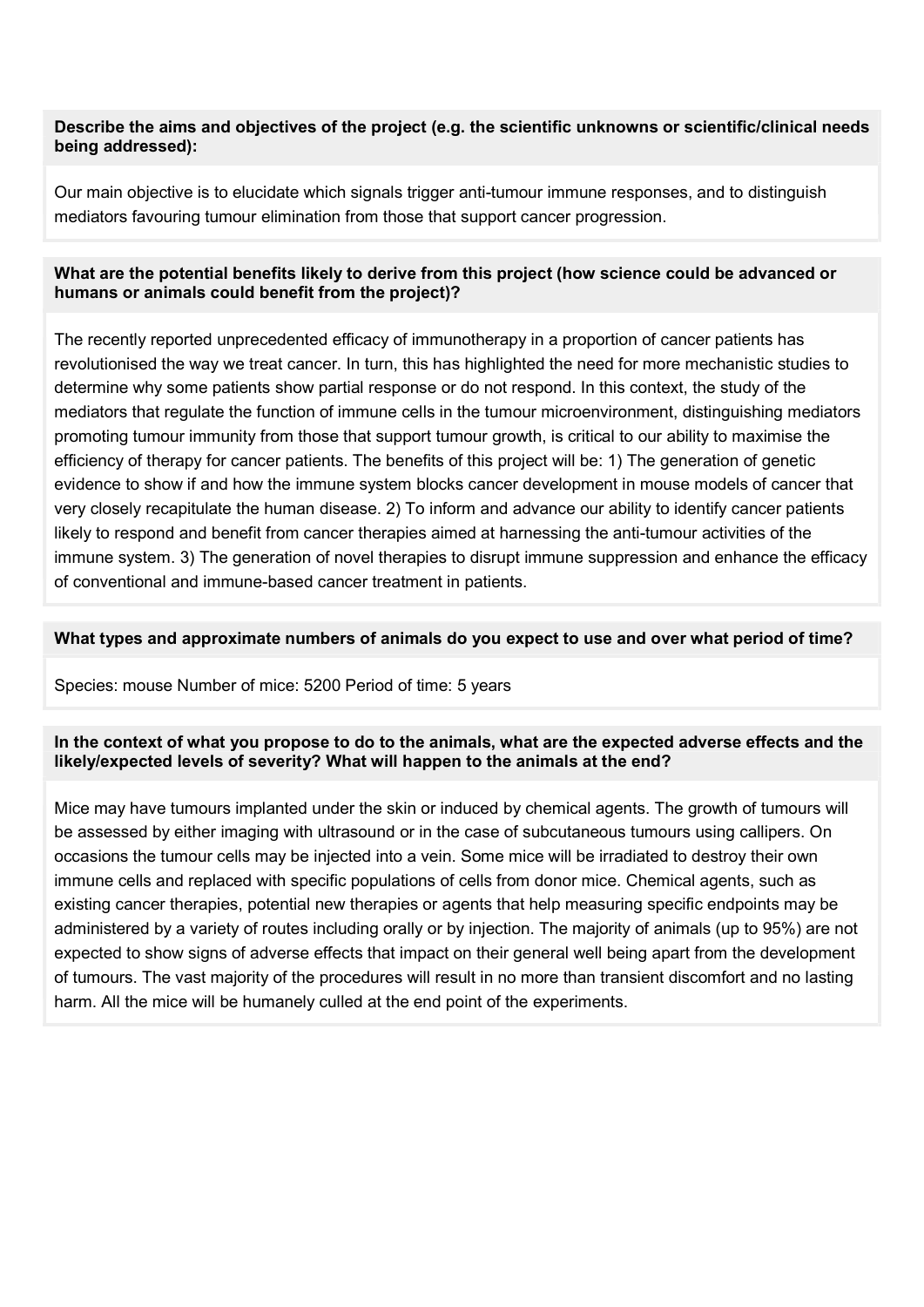# Application of the 3Rs

## Replacement

State why you need to use animals and why you cannot use non-protected animal alternatives

### Replacement

 The development and function of an inflammatory and immune response involves many different cell types interacting in a dynamic three-dimensional environment. For example, the progression of an immune response within a whole organism involves changes of antigen expression and presentation that evolve with both time and spatial distribution. Similarly, cancer development and spread involves a plethora of interactions between cancer cells and their surrounding cells, governed by multiple signals originating from both their immediate neighbours and from distant tissues. These factors combined with the involvement of multiple host cell-types and the clonal expansion and migration of effector cells mean such research cannot be carried out in tissue culture alone or reproduced in silico and can only be addressed with the use of animals.

The mouse is one of the model organisms that most closely resemble humans. The human and mouse genomes are approximately the same size, and display an equivalent number of genes, which are functionally conserved. Further, mice have genes not represented in other animal model organisms (e.g. Caenorhabditis elegans, i.e. nematode worm, and Drosophila melanogaster i.e. fruit fly) such as those involved in adaptive immune responses. Mice can be genetically altered, there is extensive literature concerning the topics of our investigation, and our own studies can be enhanced by combination with many complementary models developed by others in the field. Definitively, mouse models are important for placing the findings of in vitro studies or correlative analysis of human samples into an appropriate and meaningful in vivo context. It is the combination of in vitro and in vivo studies that provides the insight needed to understand cancer biology and develop new therapeutic approaches, and there are no effective approaches to hand that can replace the *in* vivo studies, as these allow the *in vitro* findings to be tested in an appropriate environment.

#### Reduction

Explain how you will ensure the use of minimum numbers of animals

#### Reduction

The use of mice will be minimised in several ways:

By doing as much preliminary work as possible in culture models in vitro and in silico analaysis prior to engaging in in vivo studies.

By minimising variability in results through utilising inbred strains and by housing them under identical conditions to limit variability.

By performing pilot studies using few mice when no information is available in the literature so that the number of mice utilised in experiments is reduced to minimal levels.